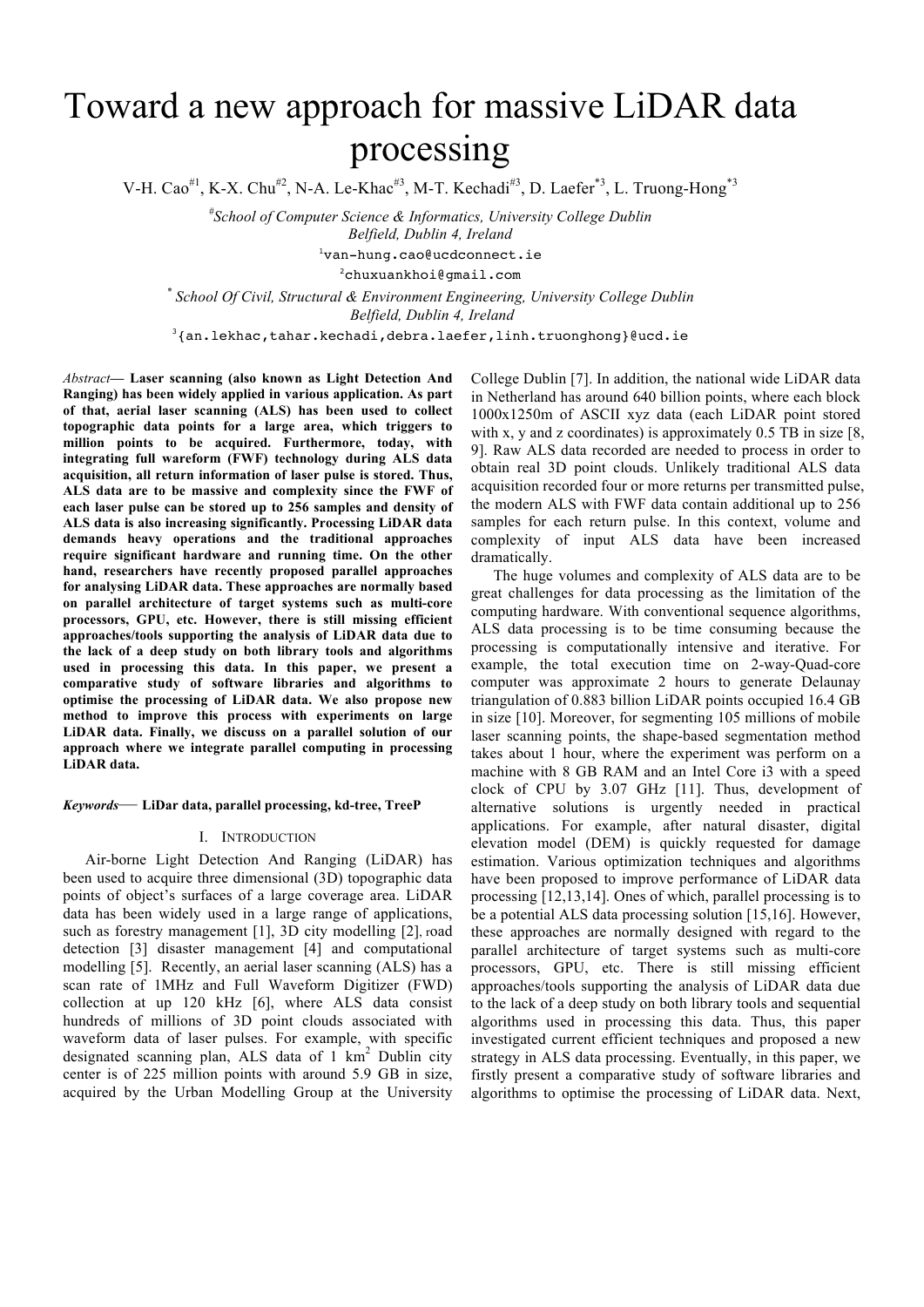we propose new method to improve this process with experiments on large LiDAR data. Finally, we discuss on a parallel solution of our approach where we integrate parallel/cloud computing in processing LiDAR data.

The remainder of the paper is arranged as follow. The background is introduced in following section where we review different approaches of processing LiDAR data. Next, we conduct comparative studies of existing libraries and methods to determine the key issues that affect the performance of LiDAR processing. Following, the new strategy for ALS data processing is introduced. We also discuss on the parallel approach for our strategy. Finally, conclusions and further work are drawn.

## II. BACKGROUND

Our long term goal is to develop efficient algorithm based on high performance computational (HPC) resources for classifying ALS data points into separate categories and for extracting the point cloud of separate objects. In the light of these aim, this section investigates commonly existing approaches used to solve these problems. Many algorithms have been proposed to automatically extract ground points and non-ground points from ALS data points, which are based on assumption about a structure of bare-Earth points in a local neighbourhood [17]. These methods can be divided four distinct groups: (1) slope-based: when the slope or height different between two points exceeds the certain threshold, the highest point is classified to belong to the object [18, 19]; (2) cluster/segmentation-based: the method is based on an observation is that the objects always have distinct edges to the bare-Earth, and any point within the closed boundaries of the cluster or segment known as the object is assumed as a part of the bare-Earth and other points of the cluster/segment are of the object [20]; (3) surface based: the points are within the buffer zone of the surface are assumed as the ground points, where the surface is iteratively determined from the points and the vertical distance of the points to the surface as the weight function [21-23]; and (4) morphological filter: the method is based on a series of opening operations to eliminate non-ground points [24].

Furthermore, the segmentation process, is to partition 3D ALS point clouds into subsets satisfying certain criteria [25], can be roughly classified as model fitting-based methods [26, 27], region growing-based methods [20, 28] and clustering feature based methods [29, 30]. For the last two segmentation categories, the key parameters of those algorithms involve a normal vector, a distance between a point to a fitting plane, a curvature of each point and a slope computed from a given point and its neighbourhood. Thus, the quality of the segmentation depends on selecting the neighbouring for computing these features, whereas the nearest neighbour search (NNS) is an important aspect in the algorithm. That is because the NNS is dominant execute time in computing variables for discriminant function of the classification and segmentation of ALS data. In summary, irrespective classification or segmentation process, since these methods are based on a local neighbourhood, the nearest neighbour

search plays out an important role in controlling the performance of the algorithm. However, conventional sequence methods are to be computational overhead with massive ALS point clouds. Development of an efficient algorithm is therefore necessarily for improving the performance. The following section reviews parallel processing in building a tree structure supporting for NNS procedure.

## III. COMPARATIVE STUDY

# *A. Comparative state-of-the-art approaches in HPC for LiDAR processing*

In this part, we will take a look at some current approaches in HPC for LiDAR data processing. It will convey a snapshot of the state-of-the-art in this field and offer a viewpoint of the potential as well as rising challenges of applying HPC to LiDAR processing. In particular, the HPC-based paradigms in this part comprise cloud computing environments, PC Cluster, field programmable gate array (FPGAs), hardware systems such as multi-core CPU architecture, graphic processing units (GPUs), and general-purpose computing on graphics processing units (GPGPUs).

Xuefeng Guan and Huayi Wu (2010) [43] leveraged the power of multi-core platform to deal with massive geospatial data. They divided raw data into overlapped blocks and inputted concurrently these blocks on parallel pipelines. Multi-thread was used to exploit the full power of a multi-core processor. However, there are several drawbacks of multiprocessor pipeline architecture which are listed by Duoduo Liao and Simon Y. Berkovich such as the amount of memories of processors duplicated (due to overlapped data), bus traffic problem. They proposed a new multi-core pipelined architecture [44] based on crossbar switching. Comparison between the new architecture and conventional multi-core architecture show that the new one gives much better performance than the old. Moreover, the new architecture significantly overcomes all the limitations of multi-processor pipeline.

Parallel processing methods using GPUs & GPGPUs also have been introduced to speed up computation recently. Hu et al. proposed a simple scan-line-based algorithm using parallel computing [45]. Authors propose a scan-line segmentation (SLS) algorithm to classify ground and unground object based on the calculation of slop and elevation. Using GPU's thread blocks to calculate parallel scan lines, each thread block of GPU process one scan line.

FPGA-based computing could offer on-board real-time processing [46]. Multi-level parallelism inherent in algorithms used for LiDAR processing could be exploited to speed up the procedure using High-Performance Embedded Computing (HPEC) systems featuring FPGAs. FPGA-based computing could be fast and fully reconfigurable now, but the developing time price are still high. Thus, it will not really appropriate for regular developer [45].

## *B. Software study*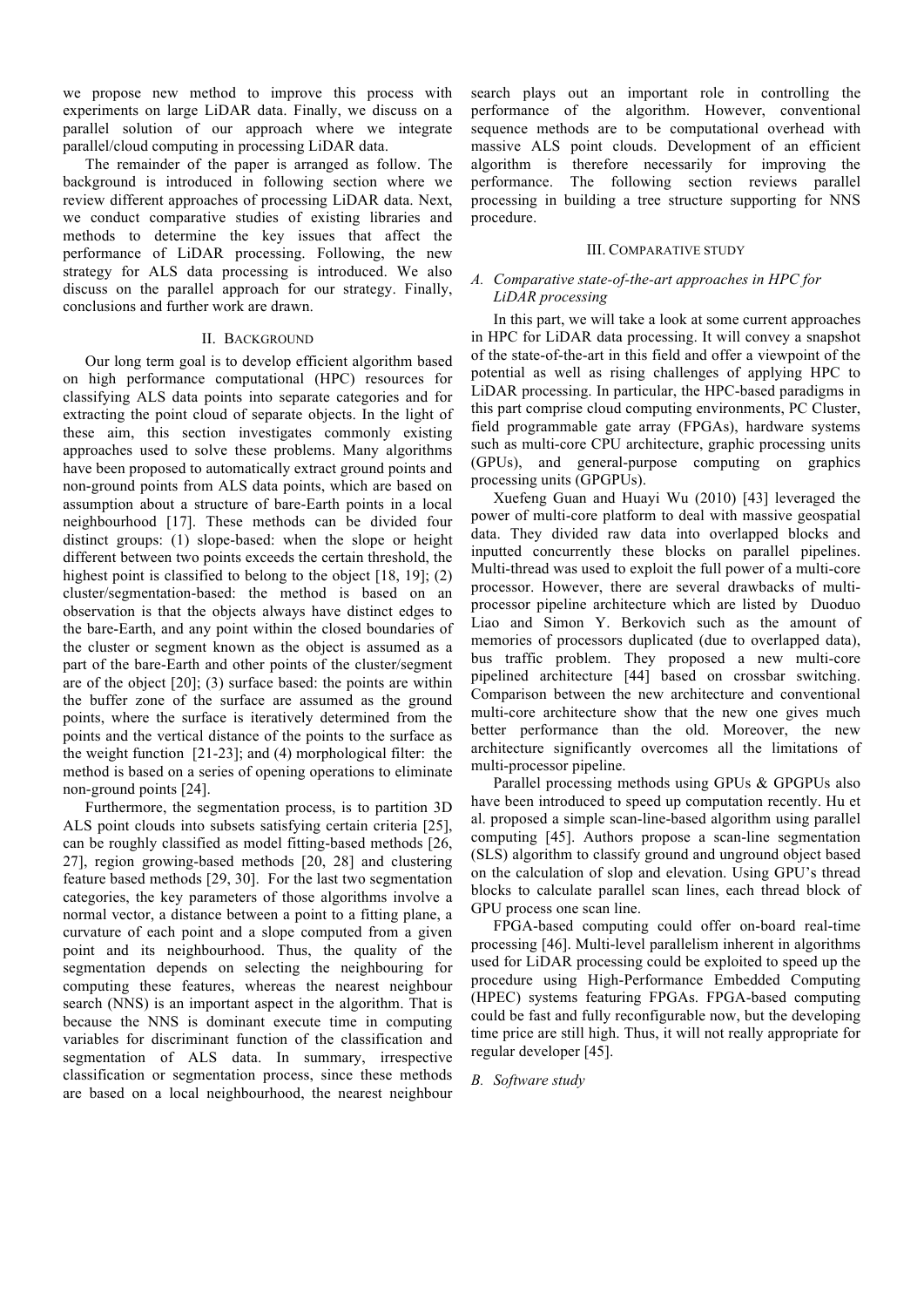As mentioned above, software is an important part in processing LiDAR data. It is not only used to visualise the experimental results in the way that everyone can understand but also provide the numeric data (such as processing time, statistical results or other useful information for users in analysing LiDAR data) quickly and in convenient forms. However, software itself contains the problems that impact strongly to the users feeling. One of example is the duration of calculation. If the duration is too long and the application is lack of solutions to notice the progress, users may be confused to decide to stop the application or continue waiting. Another example is the performance of painting data on the screen. If the application is lack of solution to display smoothly when interacting, the movements may not be as the expected from users and they may reject the application before it has opportunity to show the advantages.

We test first of all the loading LiDAR data from file (using laspy library [32]) and buffering vertices to display (using *glBufferData* of OpenGL).



Fig.1. Loading time when using **laspy** & Buffering time when using **OpenGL**

Looking at Fig.1, we can see that when data size is less than 10 million points the loading time is accepted but when the size of the data is greater than 17 million points, loading time is significantly increased. Note that in the real-world application, data size in LiDAR processing is not just 17 million, it is usually from tens to hundreds million points.

Moreover, when working with huge data (hundreds of MB to GB), sometimes, RAM (which secures the fastest accessing speed for processing) cannot provide enough space to store and calculate; thus, the performance of the system falls down strictly (users have to wait in minutes to see the results). For example, when loading about 17 million points with a 4G RAM computer (running with the tasks of Windows 7 and Mozilla Firefox), the physical memory is overflowed. Of course, the problem does not appear with all computers, but in general it will impact to a part of users.

In this section, some aspects of software development are discussed to provide useful information for selecting or improving a performance of the software in processing LiDAR data.

1) *Python language*: Python is a very-high-level dynamic object-oriented programming language. It is chosen as the language to review and implement in the project because of the following reasons: (i) Python is dynamic, (ii) Broad standard library and portable and (iii) Huge community of users and developers [33].

2) *Libraries:* as mentioned above, many libraries developed by Python community are useful in managing and processing data. NumPy [34] (or its extension SciPy[35]): a powerful library to make calculations with multi-dimensional array objects. In fact, NumPy provides surprising manipulations such as broadcasting functions or memory management. However, it seems very bad in iterating over the data in arrays as shown in Fig. 3 where the computational time is linear with the number of data points.



Fig.2. Comparison between looping with Python list and NumPy array

Beside the specific packages, SciPy provides a very interesting package named weave, which allows developer to embed C/C++ code to improve the performance [36]. Although the package needs extensive investigation to prove, it is considerable because of the proved efficiency and the flexibility of C/C++.

Built-in library: Python itself is updated and improved day by day, so, in almost time, using built-in functions is the most convenient and efficient way to develop. One example was mentioned in section that introduces about NumPy.

# IV.TOWARD A NEW APPROACH FOR PROCESSING VERY LARGE LIDAR DATA

In this section, we propose a new approach to improve ALS data processing. Eventually, in our approach we look at two levels of optimisation: loading data and building data structure.

## *A. Loading data:*

In order to reduce the time of processing, there are some strategies considered and investigate. However, the results are not as expected. Following is the strategies in specific:

Vectorising: NumPy also provides some functions to vectorise a sequence. However, NumPy document [37] and some discussions [38] pointed out that the performance would not be improved. The strategy requires the actions in deeper layers by using other languages such as C and Assembler.

Multi-threading: other strategy is often used in modern software development based on its ease of implementation is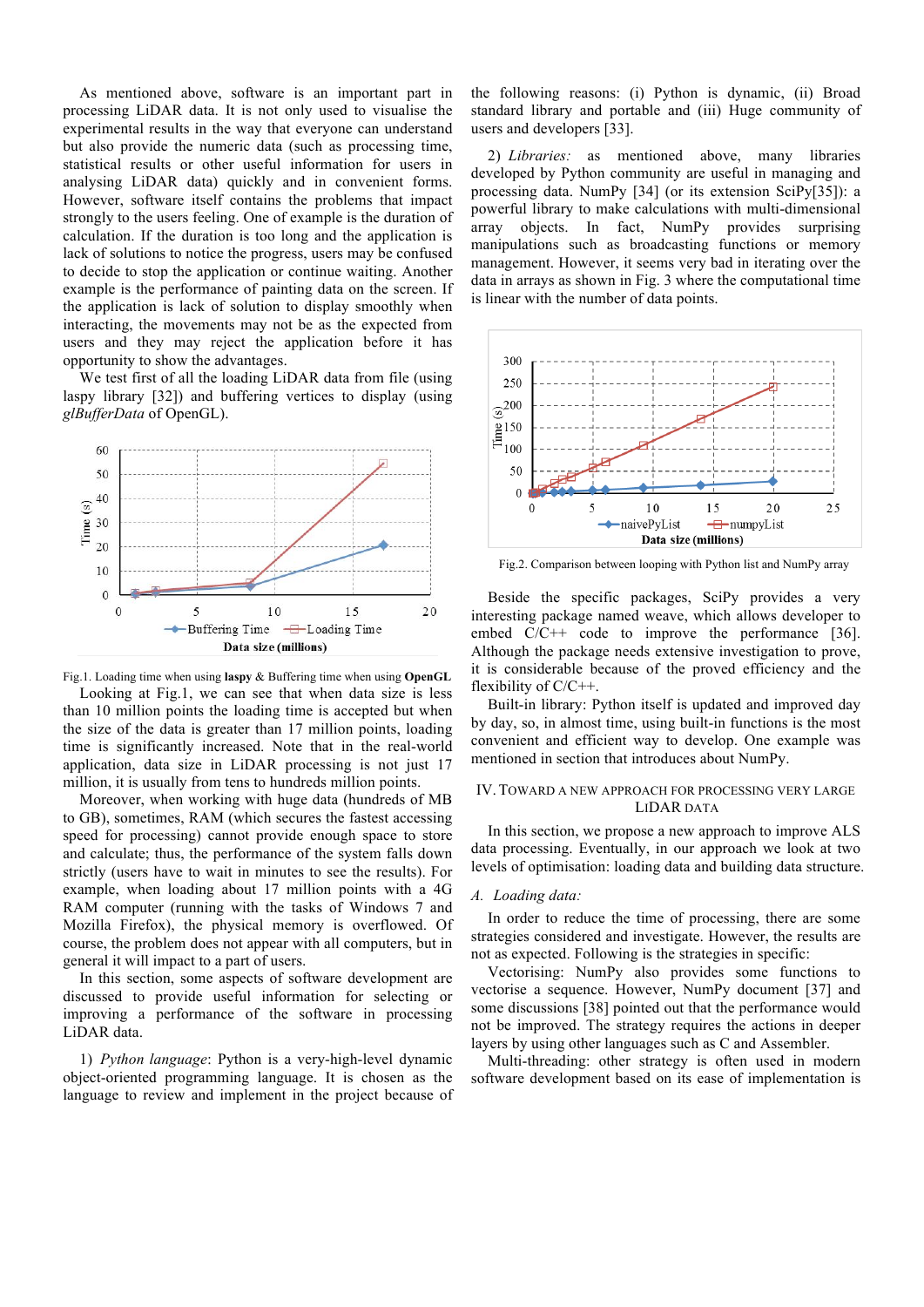dividing the task to many subtasks and performing them on many parallel threads.

## *B. Application of data structure:*

In LiDAR processing and visualization, searching neighbourhood of a given points is dominated a task. Data structures are necessarily to use for a massive data in order to provide efficient searching process, whereas *kd-tree* or *octree* are often used. Indeed, based on our comparative study, in order to improve the performance of LiDAR processing, this section is investigated appropriate data structures for massive LiDAR data. This investigation will provide useful information to establish high performance computing (HPC) strategy in LiDAR processing.

Although various data structures (i.e. kd-tree, octree or Rtree) have been widely used a *kd-tree* [39] a binary tree structure is primarily investigated in this section as its simple form Each non-leaf node corresponds an axis-aligned rectangular cuboid and its children split up the volume to form smaller cuboids through a splitting hyper-plane [48]. The constructing procedure of *kd-tree* has *O(kNlogN)* space complexity [31]. A *kd-tree* can be used to accelerate *k-nearest neighbour (kNN)* queries [48] by using ball-rectangle intersection tests. With a given point *p,* a ball centred at *p* passes through the current *kth-nearest candidate* with the average complexity *O(log n)*.



Fig.3. New proposed 3-d tree

In fact, the use of kd-tree affect to the performance of data processing, whereas involves time for building kd-tree, searching kNN of the given points in the data set and memory consumption. Before moving the parallel solution, a new approach was proposed to construct *kd-tree* with various sizes of the leafnode to investigate executing time, which contains a maximum number of points. Since raw LiDAR data often contain x-, y- and z- coordinates associated attributes (i.e. intensity value and red-green-blue values), we decided to build a 3d-tree to present all points in the dataset based on [39]. Each Leafnode is a bucket, which contains a maximum

number of points. Fig.3 shows the *3d-tree* built by our new approach.

The new algorithm of constructing *3d-tree* is described as below:

*Algorithm 1 Optimal kdContruct*

```
1: procedure kdConstruct (trainingSet)
```
2: **if** *trainingSet.size*() <= Leafsize **then**

3: **return** *kdtree.leafnode //* Returns a kdTree 4: **else**

5: (*s, val*) *←* chooseSplit(*trainingSet*) *// s* is splitting

dimension, chooseSplit function based on sliding midpoint rudes

6: *trainLeft*  $\leftarrow$  { $x \in trainingSet : x_s < val$  }

7: *trainRight ← {x* <sup>∈</sup> *trainingSet* : *xs ≥ val }*

8: *kdLeft ←* kdConstruct(*trainLeft*)

9: *kdRight ←* kdConstruct(*trainRight*)

10: **return** *kdtree*(*s, val, kdLeft, kdRight*)

11: **end procedure**

There are several split rule such as Standard Split Rule [31], Midpoint Split Rule [40]. However, in our algorithm we used Sliding Midpoint Split Rule [47] to ensure that the cells do not all become long and thin.

When we *NN* query *kNN* of a given point *p*, the procedure normally searches close-points in the tree and if some points stored in a Leafnode, it will use brute-force algorithm to find theses. Details of the searching procedure can be found in [31]. The algorithm of brute-force can be shown as follows:

```
Algorithm 2 Brute-force
```
1: c *←* first(P) // generate a first candidate solution for P 2: **while** c < > Λ do 3: **if** valid(P,c) **then** output(P, c) // check whether candidate c is a solution for P then return output c 4: c *←* next(P,c) // generate the next candidate for P after the

current one c 5: **end while**

The dataset used in experimental tests include approximately 18 million points. The testing platform is Intel Core i7-3517U 1.9 GHz Processor, 2 GB DDR3 RAM, 256 GB Solid State Drive, Windows 8.1. We ran system to build *3d-tree* with Leafnode size = 1k, 5k, 10k, 50k, 100k, 200k, 500k, 1,000k points and kNN searching with 50 *kNN* was used to investigate running time for searching neighbourhood by using a specific *kd-*tree, whereas 10 given points were used to determine average processing time for searching the neighbourhood of one data point. The constructing tree time and searching time were shown in Fig. 6.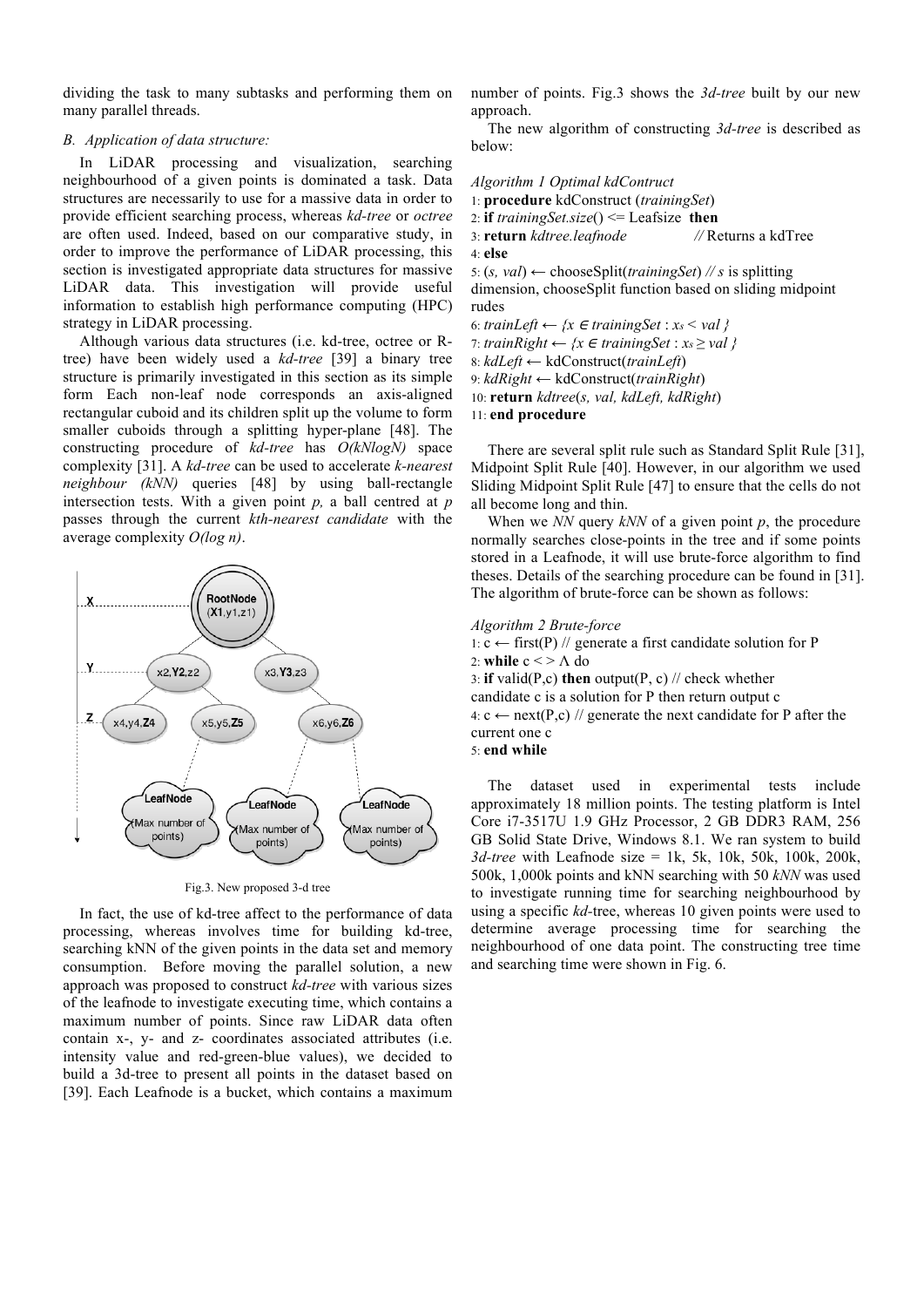

Fig.4 The average processing time of difference cases of Leafnode

As shown in Fig.4, processing time of constructing *kd-tree*  decreased dramatically when the leafnode size of the tree increased. Obviously, once increasing Leafnode size, the shorter tree built reduced the constructing time and save the memory to store tree and boost CPU processing time. Furthermore, observing executing time of searching *kNN* of a given point, for *kd-tree* with a leafnode size in range from 1k to 10k, it is seemly constant and to be increasing for the rest of *kd-tree*. Particularly, when the *kd-tree* with the leafnode size by 1,000k points, the searching time increased approximately 34 times compared to the *kd-tree* with the leafnode size by 10k points. Thus, although the constructing time of the *kd-tree* is still very small compared the searching time of *kNN* of all data points in the data set, the *kd-tree* with the leafnode size by 10k points is arguably recommended*.*

Indeed, we can also improve our new approach of building *kd-tree* from *Algorithm 1* by using parallel approach for both multi-core/multi-processor platforms and distributed platforms. Recently, we proposed an effective network topology *TreeP* [41] for deploying parallel computational tasks on centralised and distributed platforms.

Eventually, the *TreeP* structure is similar to a *B+Tree* [42]. However, unlike *B+Tree*, its leaves' nodes (level 0) can also be part of any other levels. The higher level nodes act as a fabric of a virtual interconnection network, and are called virtual nodes. Another main difference between *TreeP* and *B+Tree* is that the nodes within the same level are connected by a bus topology, hence avoiding unnecessary communication through other levels. One of the most interesting features of *TreeP* is that each virtual node can be elected among real nodes by its performance based on its characteristics such as power, network capacity, connection bandwidth, storage capacity, etc. More details about *TreeP* and its performance can be found in [41].

In order to deploy our *Optimal kdContruct* algorithm on a high performance computing platforms (centralised or distributed), we firstly construct the *TreeP* based on the availability of resources (processing units) so that each node of *TreeP* is a process. These processes are located in one or

different computing nodes across the network. Note that each node of our *TreeP* in this case only has two children (left and right). Next, we construct our *kd-tree* on *TreeP* from the root level i.e. the root node of *kd-tree* is built at the root node of *TreeP*. Now we can apply *Algorithm 3* below to build our *kdtree*. In this algorithm, *TpNode* is a node of *TreeP* tree.

- *Algorithm 3 Par-Optimal kdContruct*
- 1: **procedure** kdConstruct (*trainingSet, TpNode*)
- 2: **if** *trainingSet.size*() <= Leafsize **then**
- 3: **return** *kdtree.leafnode //* Returns a kdTree 4: **else**

5: (*s, val*) *←* chooseSplit(*trainingSet*) *// s* is splitting dimension, chooseSplit function based on sliding midpoint rudes

6: *trainLeft*  $\leftarrow$   $\{x \in trainingSet : x_s \le val\}$ 7: *trainRight ← {x* <sup>∈</sup> *trainingSet* : *xs ≥ val }* 8: *kdLeft ←* kdConstruct(*trainLeft, TpNode.left*) 9: *kdRight ←* kdConstruct(*trainRight, TpNote.right*)

10: **return** *kdtree*(*s, val, kdLeft, kdRight*)

11: **end procedure**

By using the efficient *TreeP* topology, we can deploy our new approach on high performance computing platforms. We can moreover implement the brute-force algorithm (*Algorithm 2*) on this topology to improve its performance in terms of running time with the complexity of *O(logn)*.

Besides, we also develop a tool that implements our algorithms and allows us to process the LiDAR data called LiDAR Plotter (Fig.5). Our tool has the important functions such as displaying points loaded from LAS file in 2D and 3D mode; supporting basic view interactions: moves, rotates, zooms; supporting cropping by specified polygon to reduce the displaying area; displaying the information about LAS file, etc.



Fig.5 LiDAR Plotter

## V. CONCLUSION AND FUTURE WORK

LiDAR data represent the basis for some of the fastest growing datasets from both density and availability perspectives. Today, aerial imagery and aerial laser scanning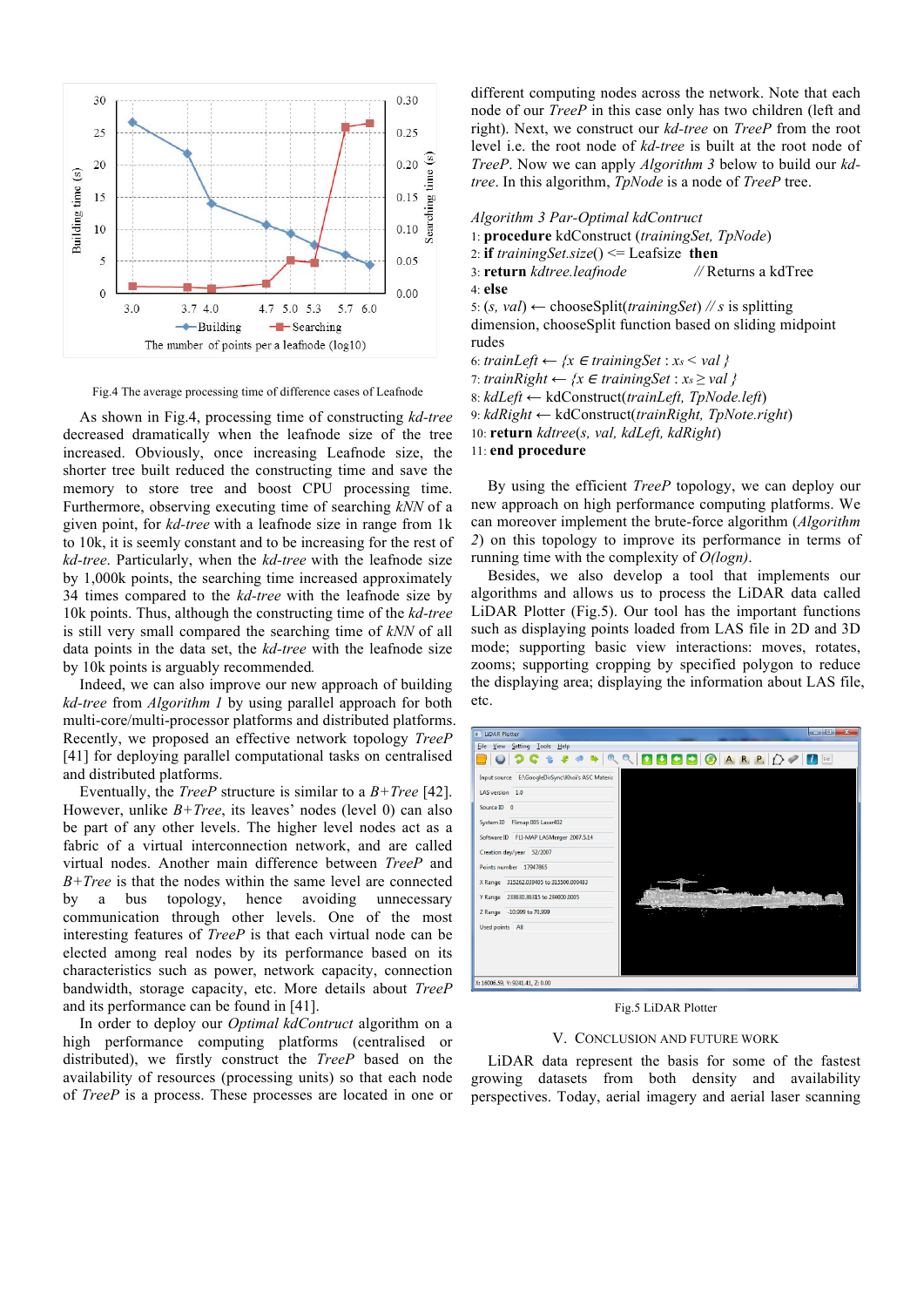are nearly commonplace for general mapping, threedimensional city modelling, and disaster management. Despite this data explosion, there has yet to be a mechanism to process such information in an efficient manner, to say nothing of doing so via the Internet. Processing is critical not simply for visualisation, but for the merging and querying of multiple datasets and the subsequent processing for segmentation, as well as computational modelling. In this paper, we conduct comparative studies of existing libraries and methods to determine the key issues that affect the performance of LiDAR processing. We also propose a new strategy for ALS data processing. We describe moreover the ability of improving the performance of our approach by integrating parallel computing based on an efficient network topology *TreeP*.

Experimental results of parallel approach for both *kd-tree* construction and brute-force searching with very large size of LiDAR data are also being produced. These results will allow us to test and evaluate the robustness of our approach.

#### **REFERENCES**

[1] E. Naesset, "Determination of mean tree height of forest stands using airborne laser scanner data," *ISPRS Journal of Photogrammetry and Remote Sensing* vol. 52, no. 2, pp. 49-56, 1999.

[2] M. Kada, and L. McKinley, "3D building reconstruction from LiDAR based on a cell decomposition approach," *International Archives of Photogrammetry, Remote Sensing and Spatial Information Sciences* vol. 38, no. Part 3/W4, 2009.

[3] A. Boyko, and T. Funkhouser, "Extracting roads from dense point clouds in large scale urban environment," *ISPRS Journal of Photogrammetry and Remote Sensing,* vol. 66, no. 6, pp. S2-S12, 2011.

[4] D. F. Laefer, and A. R. Pradhan, "Evacuation route selection based on tree-based hazards using light detection and ranging and GIS," *Journal of transportation engineering,* vol. 132, no. 4, pp. 312-320, 2006.

[5] Truong-Hong L, Laefer DF, Hinks T *et al.*, "Flying Voxel Method with Delaunay Triangulation Criterion for Façade/Feature Detection for Computation," *ASCE Journal of Computing in Civil Engineering,* vol. 26, no. 6, pp. 691–707, 2012.

[6] L. geosystems. "Leica ALS80 Airborne Laser Scanner," http://www.leicageosystems.com/en/Leica-ALS80-Airborne-Laser-Scanner\_105650.htm.

[7] D. L. Laefer, C. O'Sullivan, H. Carr *et al.*, "Aerial laser scanning (ALS) data collected over an area of around 1 square km in Dublin city in 2007, UCD Library, University College Dublin, 2014.

[8] A. H. Nederland. "Actualisatie van het 2," http://www.ahn.nl/index.html.

[9] R. Swart, "How to handle the Up-to-date Height Model of the Netherlands: detailed, precise, but so huge!," in Management of massive point cloud data: wet and dry, Oracle, De Meern, The Netherlands, 2009.

[10] H. Wu, X. Guan, and J. Gong, "ParaStream: A parallel streaming Delaunay triangulation algorithm for LiDAR points on multicore architectures," *Computers & Geosciences* vol. 37, no. 9, pp. 1355-1363, 2011. [11] B. Yang, and Z. Dong, "A shape-based segmentation method for mobile laser scanning point clouds," *ISPRS Journal of Photogrammetry and Remote* 

*Sensing,* vol. 81, pp. 19-30, 2013. [12] J. Elseberg, D. Borrmann, and A. Nuchter, "Efficient processing of large 3d point clouds." pp. 1-7.

[13] S. H. Han, J. Heo, H. G. Sohn *et al.*, "Parallel processing method for airborne laser scanning data using a PC cluster and a virtual grid," *Sensors,* vol. 9, no. 4, pp. 2555-2573, 2009.

[14] M. Isenburg, Y. Liu, J. Shewchuk *et al.*, "Streaming computation of Delaunay triangulations." pp. 1049-1056.

[15] J. Bedkowski, K. Majek, and A. Nüchter, "General purpose computing on graphics processing units for robotic applications," *Journal of Software Engineering for Robotics,* vol. 4, no. 1, pp. 23-33, 2013.

[16] M. Liu, F. Pomerleau, F. Colas *et al.*, "Normal estimation for pointcloud using gpu based sparse tensor voting." pp. 91-96.

[17] G. Sithole, and G. Vosselman, "Experimental comparison of filter algorithms for bare-Earth extraction from airborne laser scanning point clouds," *ISPRS Journal of Photogrammetry and Remote Sensing,* vol. 59, no. 1, pp. 85-101, 2004.

[18] S. Filin, and N. Pfeifer, "Segmentation of airborne laser scanning data using a slope adaptive neighborhood," *ISPRS Journal of Photogrammetry and Remote Sensing,* vol. 60, no. 2, pp. 71-80, 2006.

[19] C.-K. Wang, and Y.-H. Tseng, *Dem generation from airborne lidar data by an adaptive dual-directional slope filter*: na, 2010.

[20] D. Tóvári, and N. Pfeifer, "Segmentation based robust interpolation-a new approach to laser data filtering," *IAPRS,* vol. 36, no. 3, pp. W19, 2005.

[21] P. Axelsson, "DEM generation from laser scanner data using adaptive TIN models," *International Archives of Photogrammetry and Remote Sensing,* vol. 33, no. B4/1; PART 4, pp. 111-118, 2000.

[22] K. Kraus, and N. Pfeifer, "Determination of terrain models in wooded areas with airborne laser scanner data," *ISPRS Journal of Photogrammetry and Remote Sensing,* vol. 53, no. 4, pp. 193-203, 1998.

[23] G. Sohn, and I. Dowman, "Terrain surface reconstruction by the use of tetrahedron model with the MDL criterion," *International Archives of Photogrammetry Remote Sensing and Spatial Information Sciences,* vol. 34, no. 3/A, pp. 336-344, 2002.

[24] K. Zhang, S.-C. Chen, D. Whitman *et al.*, "A progressive morphological filter for removing nonground measurements from airborne LIDAR data," *Geoscience and Remote Sensing, IEEE Transactions on,* vol. 41, no. 4, pp. 872-882, 2003.

[25] G. V. Vosselman, and H.-G. Maas, *Airborne and terrestrial laser scanning*: Whittles, 2010.

[26] R. Schnabel, R. Wahl, and R. Klein, "Efficient RANSAC for PointCloud Shape Detection." pp. 214-226.

[27] G. Vosselman, and S. Dijkman, "3D building model reconstruction from point clouds and ground plans," *International Archives of Photogrammetry Remote Sensing and Spatial Information Sciences,* vol. 34, no. 3/W4, pp. 37- 44, 2001.

[28] B. Gorte, "Segmentation of TIN-structured surface models," *International Archives of Photogrammetry Remote Sensing and Spatial Information Sciences,* vol. 34, no. 4, pp. 465-469, 2002.

[29] S. Filin, "Surface clustering from airborne laser scanning data," *International Archives of Photogrammetry Remote Sensing and Spatial Information Sciences,* vol. 34, no. 3/A, pp. 119-124, 2002.

[30] A. D. Hofmann, H.-G. Maas, and A. Streilein, "Derivation of roof types by cluster analysis in parameter spaces of airborne laserscanner point clouds," *IAPRS International Archives of Photogrammetry and Remote Sensing and Spatial Information Sciences,* vol. 34, no. Part 3, pp. W13, 2003.

[31] J. H. Friedman, J. L. Bentley, and R. A. Finkel, "An algorithm for finding best matches in logarithmic expected time," *ACM Transactions on Mathematical Software (TOMS),* vol. 3, no. 3, pp. 209-226, 1977.

[32] https://github.com/grantbrown/laspy

[33] http://www.pyzo.org/whypython.html

[34] NumPy, http://www.numpy.org/

[35] SciPy, http://docs.scipy.org/doc/scipy/reference/tutorial/general.html

[36] C. Bauckhage, *NumPy / SciPy Recipes for Data Science: Squared Euclidean Distance Matrices*, ResearchGate, 2014

[37]http://docs.scipy.org/doc/numpy/reference/generated/numpy.vectorize. html

[38]http://stackoverflow.com/questions/22581763/python-numpy-apply-afunction-to-each-row-of-a-ndarray

[39] J. L. Bentley, Multidimensional binary search trees used for associative searching, Communications of the ACM , 1975

[40] S. Maneewongvatana and D. M. Mount, It's okay to b e skinny, if your friends are fat, 4th Annual CGC Workshop on Computational Geometry, 1999

[41] E. EDI, M-T. Kechadi, and R. McNulty. TreeP: A Self- Reconfigurable Topology for Unstructured P2P Systems. LNCS on State-of-the-Art in Scientific & Parallel Computing, Vol. 4699 p.1136-1146, 2007

[42] Comer D. Ubiquitous B-tree ACM Computing Survey, Vol.11, No.2: 121-137

[43] X. Guan and H. Wu, "Leveraging the power of multi-core platforms for large-scale geospatial data processing: Exemplified by generating DEM from massive LiDAR point clouds," Computers & Geosciences, no. 36, pp. 1276- 1282, 2010.